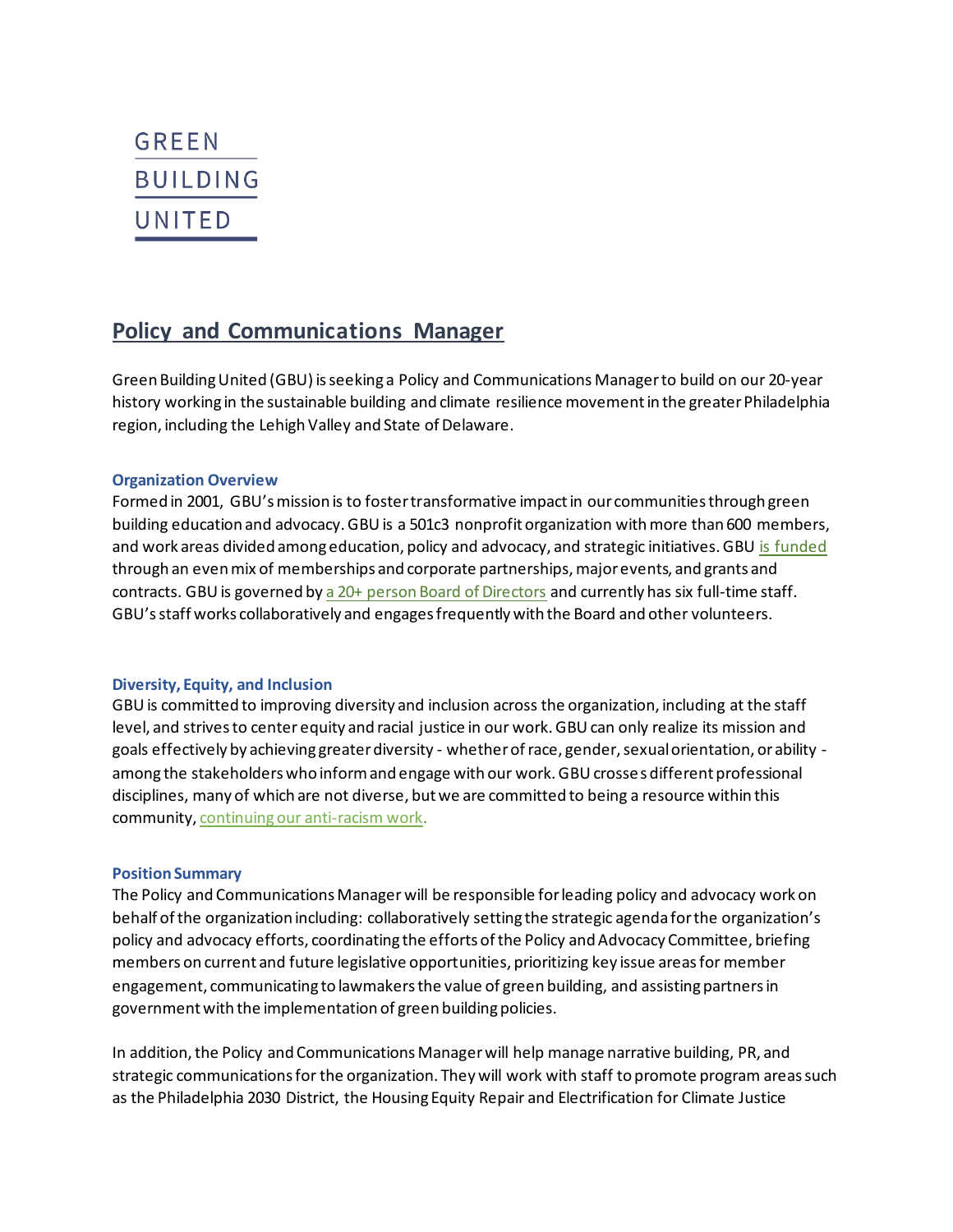(HERE4CJ) Coalition in Philadelphia, the UN Centre for Excellence, and other related education, advocacy, and strategic initiative efforts as needed.

Lastly, the Policy and Communications Manager will support the Executive Director and Development Director with external partner management.

The Policy and Communications Manager will work under the supervision of the Executive Director. All staff work collaboratively with the Board of Directors to achieve GBU's organizational goals, as laid out in the 2019-2021 Strategic Plan, with a focus on maintaining the strength and efficacy of the current policy and strategic initiatives portfolio.

The Policy and Communication Manager's key responsibilities include, but are not limited to, the following:

- Develop and execute policy and implementation strategy for the organization
- Overseeing all internal and external communications working with and training staff to ensure consistent messaging
- Assist with program implementation

## **Qualifications**

Ideal candidates for this position will share a commitment to sustainability and green building practices and will bring a variety of experiences and attributes to GBU, including:

- Postsecondary degree and 3-5 years of experience or 5-7 years of experience in advancing policy agendas with additional experience in nonprofit communications management or a related field
- Experience in engaging lawmakers and government staff in legislative and policy implementation efforts
- Experience in coalition building and facilitation including leading and facilitating group meetings and conducting one-on-ones
- Experience with program management including executing grant deliverables and managing stakeholders and staff
- Excellent communications skills and -experience using various communication platforms such as blogging, newsletters, social media, and traditional media
- Demonstrated skill in data analytics
- Experience incorporating the perspectives of multiple communities, including communities of color, in the consideration of impacts and outcomes of a decision-making process
- An understanding of the concepts of institutional and structural racism and bias and their impact on underserved and underrepresented communities
- Preferred: Familiarity with sustainability, and climate resilience concepts

## **Skills and Abilities**

- Self-directed team player
- Excellent written and verbal communications skills including public speaking
- Ability to work with a diverse group of stakeholders toward a shared vision